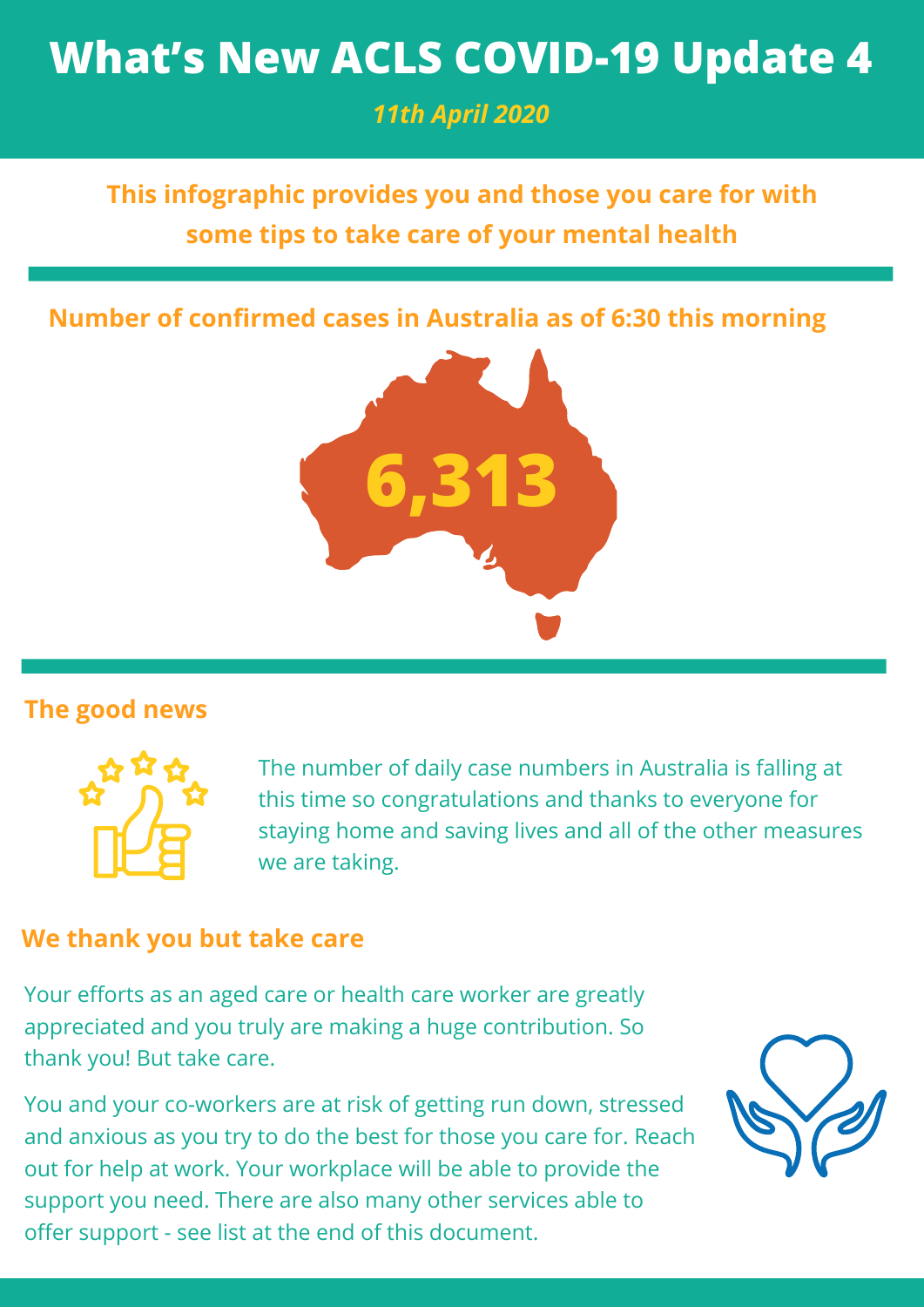## **You doing your bit and the experts are busy**

This is a difficult time for people all across the world. Feeling anxious or stressed is normal in a crisis but keep in mind there are experts here in Australia and around the world working hard to to fight this pandemic.

It's tough, but keep following the restriction where you live. If you are fearful for your safety then get help from a crisis service or call for emergency help



#### **Take a break from the media**



You need to keep up to date with the situation and developments but it's easy to get overwhelmed or anxious about the amount of information being shared, so take a break.

## **Make sure you are getting your information from quality sources**

There is a lot of mis-information being shared about COVID-19. You can reduce your stress and fear by getting accurate information. At work check in with your manager and try not to get caught up in gossip or other people's opinions. The WHO website or your health authority websites are the best places to go.





**Australian Government** 

**Department of Health**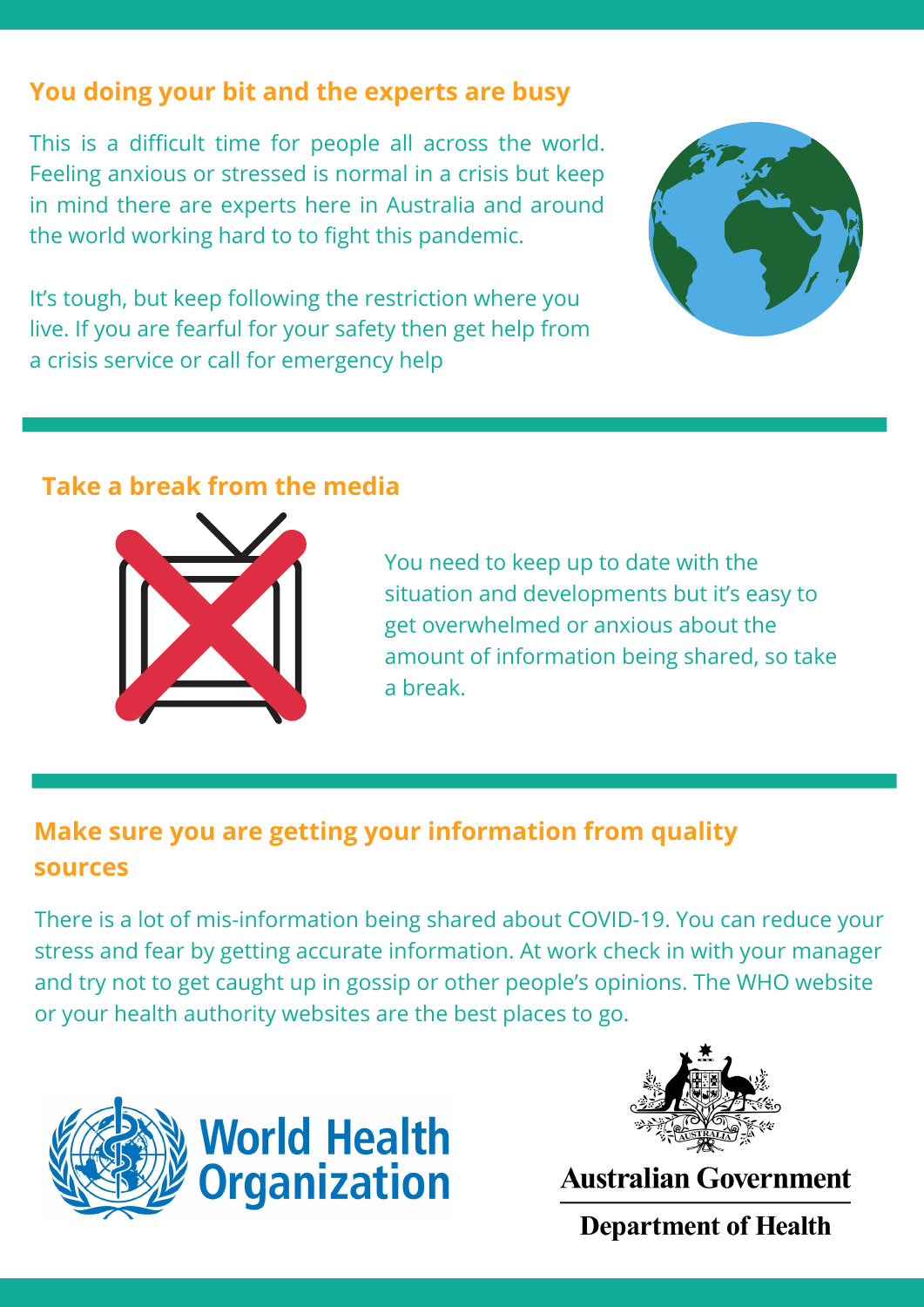## **Tips for keeping mentally well in 'Stay at home' or mandatory isolation**



Check in with yourself and remember this is a temporary situation. You are helping others and saving lives by staying at home.



Stay connected to people you would usually be seeing or communicating with on a regular basis.



Stay as active as you can and do exercise that is safe for you and that you enjoy. It will help!



Pick up the phone and have a chat or do a video call if you are feeling stressed or anxious. Talking and seeing may be more helpful than texting.



Make a plan for each day as having some structure is helpful. This is especially important if you are working less, not working or working from home.



Have a bedtime routine and do some relaxation to help get to sleep. Put away your mobile device long before you go to bed



Try and stick with eating well and only shop when you need to. Have some treats but try not to manage your anxiety and stress with over or under eating.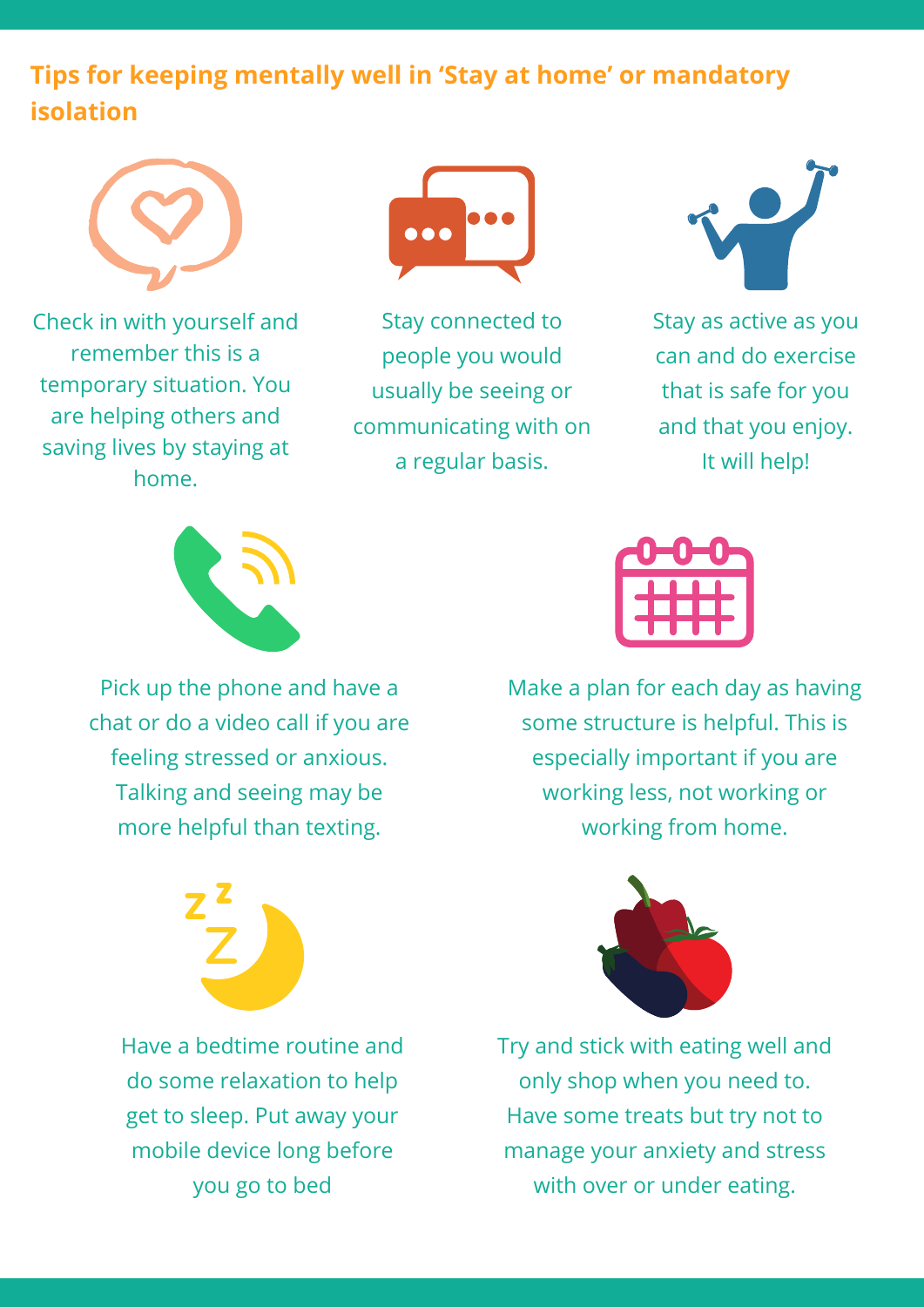## **Keeping an eye on those you care for**



Many older people will be feeling overwhelmed or scared because of the current situation. Older people's mental health is just as important as their physical wellbeing. Depression is common in older people in a standard aged care setting, however due to the circumstances of COVID-19, many more people could be experiencing depression or anxiety.

## **Keep an eye out for anxiety or depression**

- The person is quieter than usual
- Avoiding certain situations because of their anxiety
- More restless or worried than is usual for the person
- Behaviour is out of character for the person; eating, sleeping less, 'on the edge'
- Mood or or actions have changed

## **What can help?**

- Provide people with information in the way they can best understand
- Gently correct them if the information they have is not correct
- Make it clear your service has a plan and all required actions will be taken
- Put actions in place best for each person to stay connected with others. It might be as simple at helping to make a regular phone call
- Follow social distancing but take some extra time to stop and chat
- Look out for any signs of mental distress and tell the most senior person or manager straight away